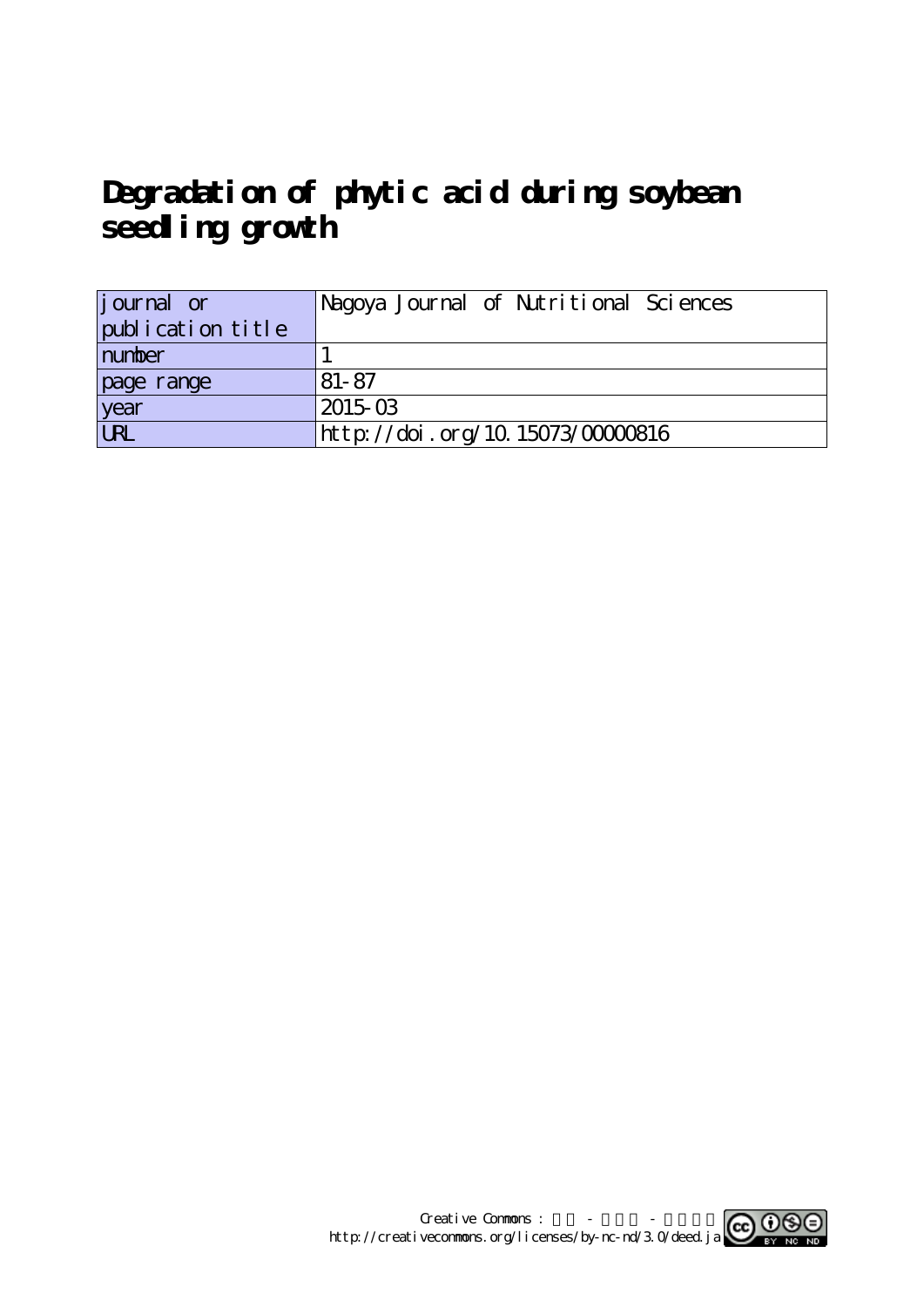### **《**Original Articles**》**

# **Degradation of phytic acid during soybean seedling growth**

**Takeshi Masaki\*\*, Mako Aoyama\*, Shiho Obayashi\*, Mayu Okamoto\***

#### Abstract

Phytic acid is stored as a source of phosphorus in the seeds of plants. When monogastric animals consume seeds or foods derived from seeds, phytic acid inhibits the absorption of minerals and blocks the activity of digestive proteases. Therefore, phytic acid should be removed from seeds or seed derivatives. In this study, we analyzed the amount of phytic acid in soybeans at various stages of growth under dark conditions. We found that phytic acid levels were reduced beginning at day 4. By day 6, while the majority of seed protein remained, no phytic acid could be detected. Therefore, our data suggested that soybeans grown for several days after germination were high in nutritional value, with low phytic acid content.

**Keywords:** phytic acid; phytate; seed; germination; soybean

#### **Introduction**

During seed maturation in higher plants, phytic acid (*myo*-inositol-6-phosphate) is synthesized by the condensation of *myo*-inositol-1-phosphate synthesized from glucose 6-phosphate and five phosphate molecules provided by adenosine triphosphate (ATP) hydrolysis (1). Phytic acid then accumulates in the protein body (2). Phytic acid is found in cereal grains, legume seeds, and oilseeds and accounts for 1%-8% of the dry weights of these materials (3). About 90% of phosphorus in seeds is bound to phytic acid, and this source of phosphate is essential for nucleotide and phospholipid synthesis as immature roots of younger individuals are not able to take up sufficient inorganic phosphate from the soil. Moreover, phytic acid strongly chelates various metal ions and is therefore involved in the preservation and detoxification of metals. During germination, phytic acid is broken down by phytase, releasing phosphorus, metal ions, and *myo*-inositol for use by the growing individual (4). However, the precise timing and rate of the decrease in phytic acid is not yet known.

Monogastric animals lack phytase for hydrolysis of phytic acid in the digestive tract. Therefore, intake of cereal grains or legumes containing phytic acid can inhibit the absorption of metal ions, such as  $Zn^{2+}$ ,  $Mg^{2+}$ , Fe<sup>3+</sup>, and Ca<sup>2+</sup>, by monogastric animals (5). Additionally, phytic acid interacts with and inhibits the activity of digestive proteases (6, 7). Therefore, researchers have been attempting to develop methods for breeding plants with less phytic acid; however, most modified plants showing low phytic acid content also have defects, such as reduced seed weight, failure to germinate, and stunted growth (8).

Seeds of soybeans (*Glycine Max* [L.] Merrill),

 <sup>\*</sup> Laboratory of Biochemistry, School of Nutritional Sciences, Nagoya University of Arts and Sciences, Nissin, Aichi 470–0196, Japan

<sup>\*\*</sup> Corresponding author: Tel, 81–561–75–7111; E-mail: tmasaki@nuas.ac.jp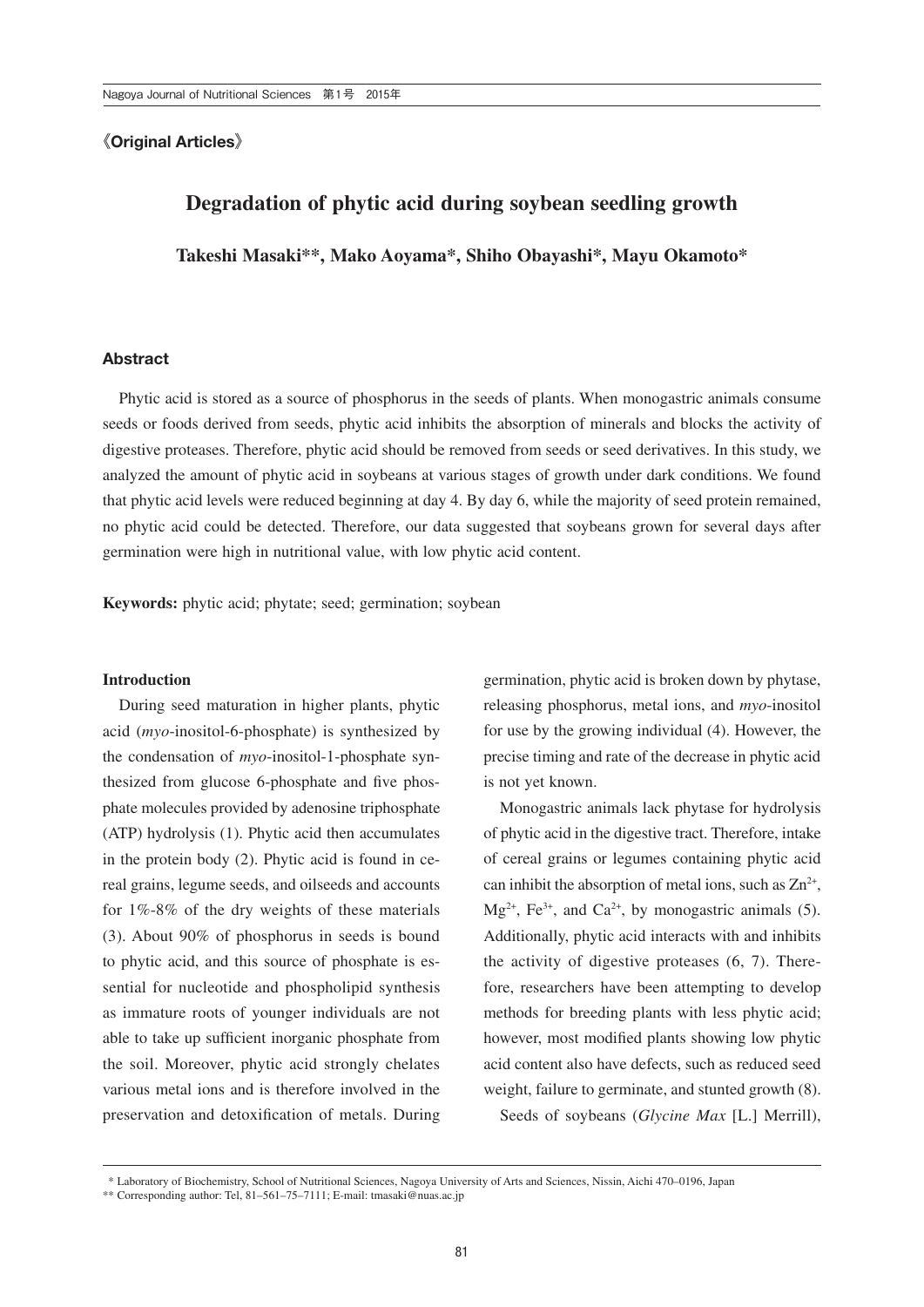which are native to eastern Asia, are used for production of various traditional foods, such as soybean curds and soy source. Soybean seeds contain proteins and lipids that are rich in essential amino acids and essential fatty acids (9, 10). Moreover, soybean seeds contain other components, such as isoflavone and saponin, which have antioxidative, anticancer, and antiviral effects, and they have been shown to lower blood lipid levels and blood pressure (11, 12). Therefore, soybean seeds are considered a healthful food and are thought to help reduce diseases in adults. Proteins isolated from soybean seeds also have several useful properties, such as water retention, heat-induced gelation, and emulsifiability, making soybean seeds useful in the production of various processed foods (13).

Despite these healthful properties, soybean seeds contain phytic acid at concentrations of up to 2%-3% dry weight (14). In addition, many food products produced from soybeans, such as soybean milk and flour, contain phytic acid, and the isolated soy protein used to produce many processed foods also contains nearly as much phytic acid as is found in seeds because phytic acid can bind to protein (15). Moreover, phytic acid has been shown to influence the quality of soybean curd by chelating coagulants (14).

Based on these previous works, it is clear that methods for removing phytic acid from soybeans would be beneficial in the production of soybeanbased products. Therefore, in this study, we investigated the changes in phytic acid levels during the germination and growth of soybeans. The results from our research provide insights into the levels of phytic acid in soybeans at different times during growth and may contribute to the development of simple cultivation strategies for reducing levels of phytic acid in soybean-based products.

#### **Results and Discussion**

## *Changes in dry or fresh weight of soybeans during germination and growth*

To calculate phytic acid contents, we measured dry and fresh weights of soybean plants at various times during growth for individuals grown under dark conditions. The dry weights of individual plants remained constant throughout the entire growth period in this experiment (Figure 1). These data indicated that the total non-water components of soybeans (e.g., sugars, proteins, lipids, and others) did not increase under our growth conditions, likely due to the lack of supplementation with elements such as nitrogen, phosphorus, and potassium, which are needed for normal growth and *de novo* synthesis of many substances. In addition, since photosynthesis was not occurring in the dark conditions used in this study, there was not much energy available for growth and synthesis.

Consistent with this, no increases in fresh weights were observed until 1 day after sowing, as was observed for dry weights (Figure 1). However, after this point, the fresh weights of plants began to increase. This was consistent with the completion of germination (root emergence), after which water absorption begins. Therefore, at day 1 after sowing, soybeans were assumed to have almost finished germination in our experiment.

The fresh weights of individual plants continued to increase until the end of the growth period (Figure 1), indicating that germinated individuals, known as seedlings, were absorbing water. Thus, cell expansion and tissue elongation occurred despite the lack of elements or energy for synthesis of substances.



Figure 1. Changes in weights of soybean plants during germination and growth under dark conditions. Open circles indicate mean dry weights of three plants desiccated at 60°C for 4 days. Closed circles indicate mean fresh weights of three plants. Error bars represent standard deviations.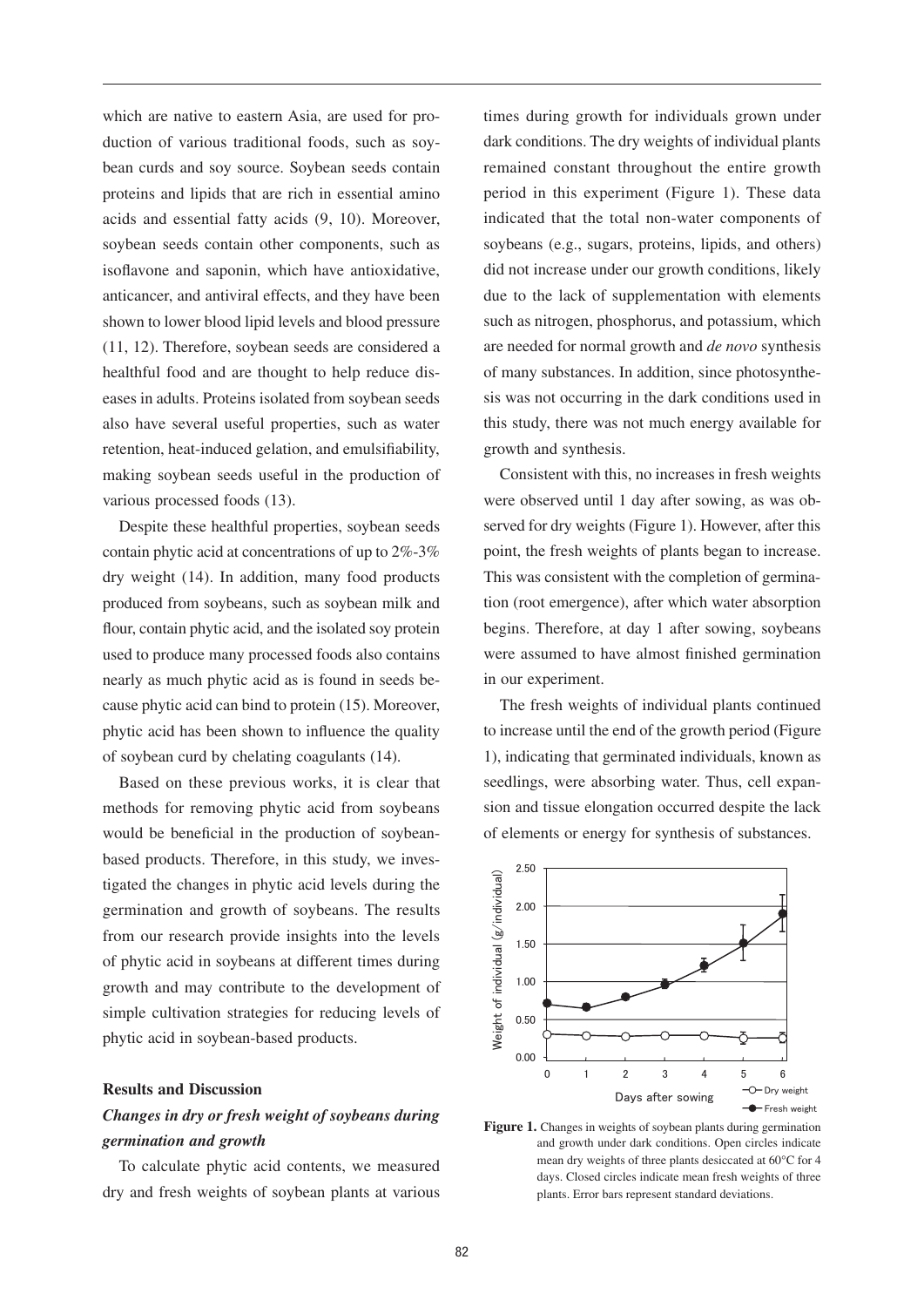## *Changes in protein levels in soybeans during germination and growth*

To compare the amounts of phytic acid according to the levels of protein, we determined the protein levels in soybean plants grown under dark conditions. There were no differences in protein levels between seeds at day 0 and germinated seeds at day 2 (Figure 2). However, in 4-day-old seedlings, protein levels were slightly lower than those in 2-day-old germinated seeds. Moreover, protein amounts were further decreased in 6-day-old seedlings (74% that of seeds at day 0). These results suggested that protein started to degrade after germination was completed.

Most seed protein is thought to be stored during seed maturation as a source of amino acids and nitrogen (16). However, some enzymes and transporters involved in the process of germination are also stored in seeds. Therefore, there is not much need for additional amino acids until after germination, when cell division, tissue expansion, and plant metabolism are initiated. At that time, huge amounts of amino acids are needed for *de novo* protein and nucleotide synthesis. At the same time, much of the seed protein is degraded. This is consistent with our results showing that protein levels were decreased following the completion of germination.

## *Changes in phytic acid levels in soybeans during germination and growth*



The complex of  $Fe<sup>3+</sup>$  and sulfosalicylic acid is

Figure 2. Changes in protein levels in soybean plants during germination and growth. Closed circles indicate mean protein content from three plants grown under dark conditions. Error bars represent standard deviations.

called Wade reagent and exhibits a deep purple color, which is altered by addition of phytic acid (17). Therefore, we used Wade reagent to measure changes in phytic acid concentrations in soybean seeds and seedlings during germination and growth. We created a standard curve for phytic acid amounts ranging from 0 to 1 mg and obtained a regression line (Figure 3), which was subsequently used for quantification of phytic acid contained in soybean plants.

To elucidate the time-dependent changes in phytic acid levels, we measured phytic acid amounts in soybean seeds, germinated seeds, and seedlings (Figure 4). No differences were observed between



**Figure 3.** Standard curve for the phytic acid assay. Closed circles represent mean absorbance at 500 nm of mixed solutions of Wade reagent and phytic acid at known concentrations. Absorbances of three individual mixtures were averaged. Error bars represent standard deviations. The line represents the regression line. The squared coefficient of correlation was 0.999. When the phytic acid concentration is x and absorbance (at 500 nm) is y, their relationship is represented by following linear equation:  $y = 0.0556x + 0.702$ .



plants grown under dark conditions. Error bars represent Figure 4. Changes in the amounts of phytic acid in soybean plants during germination and growth. Closed circles indicate mean phytic acid content measured using three standard deviations.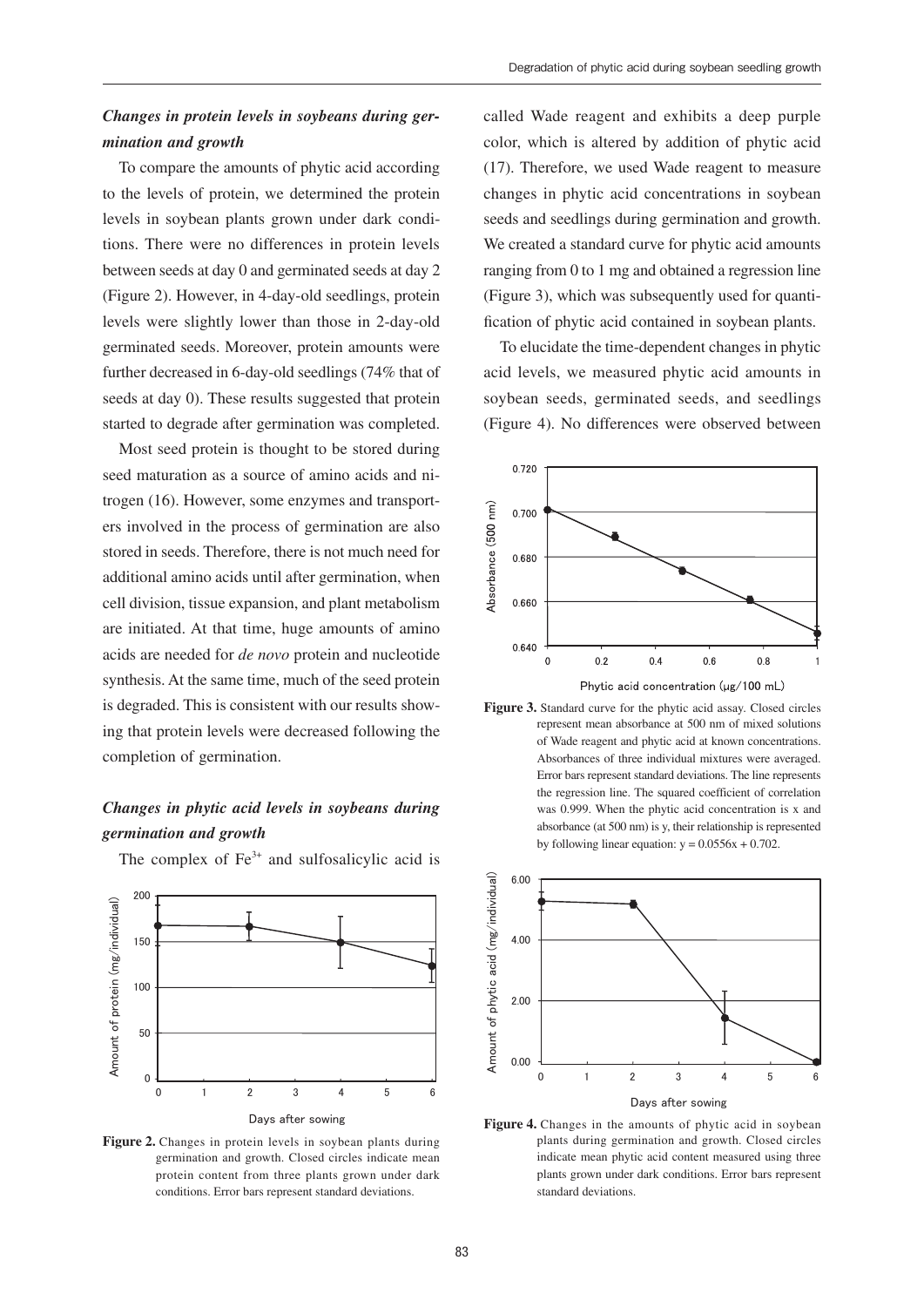|         | Phytic acid contents<br>per d.w. $%$ $(\pm$ SD) | Phytic acid contents<br>per f.w. $(\%) (\pm SD)$ | Ratios of phytic acid to<br>protein $(mg/mg)$ ( $\pm$ SD) |
|---------|-------------------------------------------------|--------------------------------------------------|-----------------------------------------------------------|
| $0$ day | $1.70 \pm 0.200$                                | $0.731 + 0.0557$                                 | $0.0314 \pm 0.00453$                                      |
| 2 days  | $1.85 \pm 0.121$                                | $0.643 + 0.0246$                                 | $0.0310 + 0.00300$                                        |
| 4 days  | $0.499 + 0.310$                                 | $0.119 + 0.0722$                                 | $0.00973 \pm 0.00616$                                     |

Table 1. Phytic acid contents and ratios of phytic acid to protein in soybean plants at 0, 2, and 4 days after sowing. d.w. and f.w. represent dry weight and fresh weight of individual plants. Ratios of phytic acid to protein were calculated by phytic acid amounts (mg) divided by protein amounts (mg). Each standard deviation was calculated by the coefficients of variation for phytic acid amounts, dry weights, fresh weights, or protein amounts.

seeds at day 0 and germinated seeds at day 2. How-<br>In contrast, when expressed as a percentary ever, phytic acid levels were dramatically reduced in 4-day-old seedlings  $(27\%$  that of 0-day-old seeds) old seedlings were only about 16% that of and were not detected in 6-day-old seedlings. These results suggested that phytic acid degradation began after germination.

During seed maturation, phytic acid is stored as a source of phosphorus, which is required for the intake could be minimized by consumption or synthesis of nucleotides and phospholipids. However, ribonucleic acids (RNA) encoding the protein To assess the quality of soy protein in plants (RNA) encoding the protein To assess the quality of soy protein in plants required for germination or processes that occur immediately after germination are synthesized during seed maturation and stored in mature seeds. In addition, cell division and tissue expansion, which require phospholipid synthesis, are initiated after the completion of germination. Therefore, there is not much need for additional phosphorus until after germination. These observations support our results demonstrating that phytic acid levels decreased after germination.

Table 1 shows phytic acid contents expressed as a percentage of soybean dry weight. Similar to our results in the experiments described above, there were no differences in phytic acid contents between seeds at day 0 and germinated seeds at day 2. However, the phytic acid content of 4-day-old seedlings was about 29% that of 0-day-old germinated seeds. These data suggest that phytic acid was degraded more rapidly than other substances in order to release phosphorus for seedling growth after germination has finished.

In contrast, when expressed as a percentage of soybean fresh weight, phytic acid levels in 4-dayold seedlings were only about 16% that of day 0 seeds (Table 1). This result was expected because the fresh weight of 4-day-old seedlings was about  $\frac{d\mathbf{r}}{dt}$  are germination. We derive that of day 0 seeds. These results based on the fresh weight of soybeans indicated that phytic acid intake could be minimized by consumption or use of soybean seeds at 4 days after sowing.

To assess the quality of soy protein in plants with low phytic acid content, we calculated the ratio of phytic acid content to protein content in individual g seed maturation and stored in mature seeds. In plants (Table 1). There were no differences in ratios of phytic acid to protein between day 0 seeds and 2-day-old germinated seeds. However, the ratio of phytic acid to protein in 4-day-old seedlings was only about one-third that of day 0 seeds. These data demonstrated that phytic acid was degraded more rapidly than protein during seed germination and that 4-day-old seedlings could be used to produce soy protein containing low levels of phytic acid.

> While 6-day-old seedlings contained much less phytic acid (indeed, phytic acid could not even be detected in 6-day-old seedlings in our analysis), the extended growth period would create substantially increased costs. Therefore, we believe that reducing phytic acid to the levels in 4-day-old seedlings would be practical for the purposes of soybean-based food production.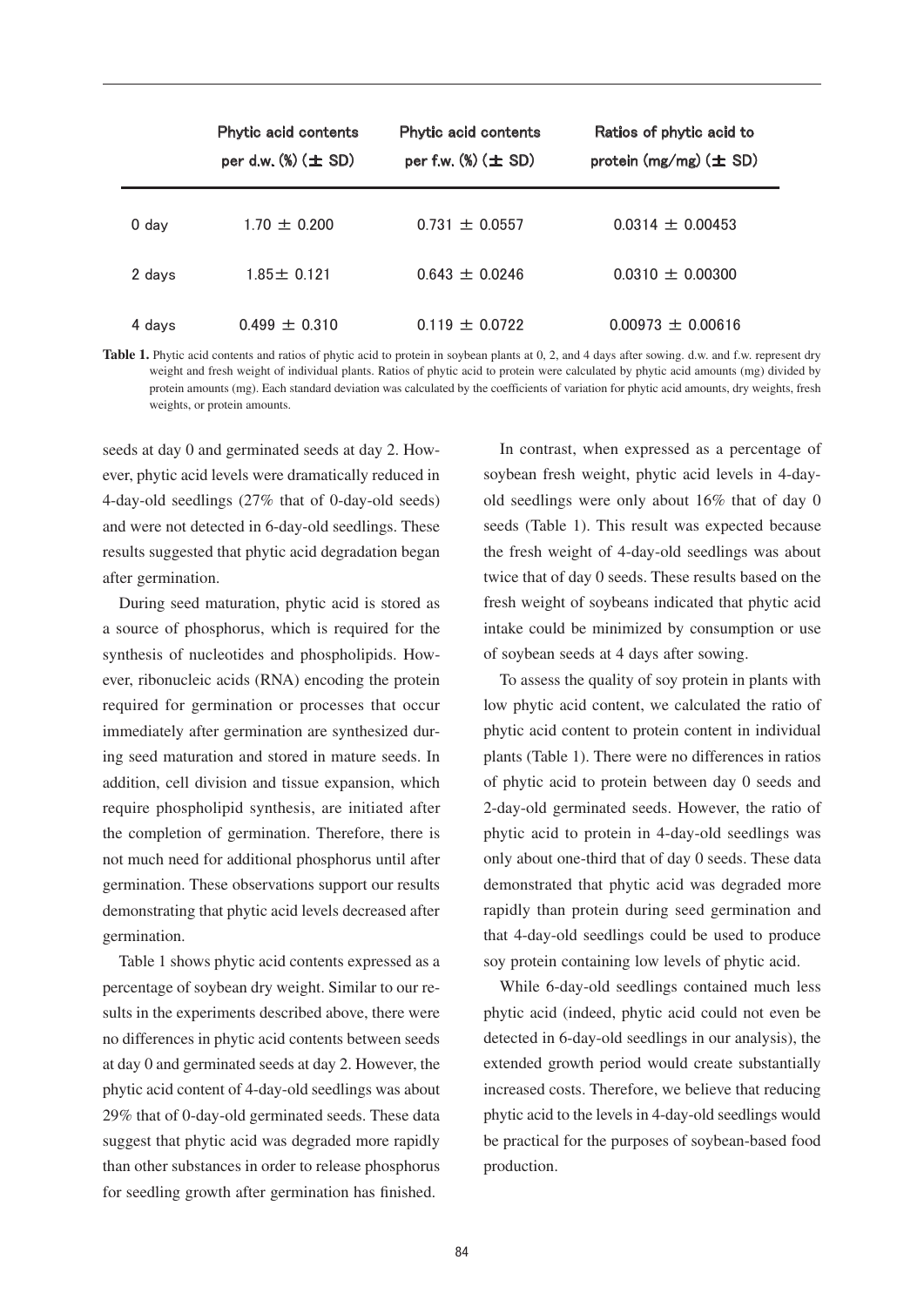#### **Conclusion**

Because soy protein has several advantages (e.g., amino acid composition, processing properties, and applications as a functional food), isolated soy protein is used to produce various processed foods or functional foods. Our results showed that it was possible to reduce or eliminate phytic acid levels while maintaining high protein levels. Therefore, we propose that soy protein isolated from seedlings several days after germination should be used to produce various foods. Because these foods would have reduced phytic acid content, they would show higher nutrient content than conventional soybeanbased processed foods.

In imbibing seeds, germination is accompanied by the repair of membranes and organelles and only minimal protein synthesis; however, for cell division, tissue expansion, photosynthesis, and absorption of elements from soil, germinated seeds must synthesize a variety of components. These ideas are consistent with our result demonstrating that degradation of protein and phytic acid did not start until germination had finished.

Moreover, phytic acid degradation appeared to be more rapid than protein degradation, indicating a greater need for phosphorus than amino acids during seedling growth (i.e., for production of nucleotides and phospholipids). Therefore, taken together, our data suggested that cell division and tissue expansion preceded photosynthesis and other metabolic activities. Because the soybeans used in our experiment were grown under dark conditions, seedlings had to elongate to obtain light. Thus, in future experiments, we can explore conditions (e.g., temperature, soil moisture content, and fertilizer) that promote phosphorus utilization and may lead to even more rapid degradation of phytic acid.

#### **Materials and Methods**

#### *Plant materials*

For growth of soybean plants, seeds of *Glycine Max* (L.) Merrill (ecotype Enrei) were sown in pods filled with expanded vermiculite. Watered pods were

kept at 25°C for 1−6 days. Day 0 imbibing seeds were prepared by keeping seeds in water at 4°C overnight.

#### *Weight of seedlings*

Fresh weight was measured immediately after collection of soy seedlings. Dry weights were measured after desiccation in an incubator at 60°C for 4 days.

#### *Protein concentrations*

Extracts for measuring protein contents were prepared from soybean plants homogenized with solution containing 2% sodium dodecyl sulfate and 6% 2-mercaptoethanol. Protein concentrations were assayed according to the Lowry method (18).

#### *Phytic acid levels*

Extracts prepared by homogenizing soybean individuals with distilled water were used for quantification of phytic acid levels. The assay was performed according to the methods described by Latta and Eskin (17). Three milliliters of Wade reagent (0.03% solution of FeCl<sub>3</sub>⋅6H<sub>2</sub>O containing 0.3% sulfosalicylic acid) was added to 9 mL of the extract. The absorbance at 500 nm was measured. The phytic acid concentration of extract was calculated from a standard curve assayed using phytic acid purified from rice (Sigma).

#### **Acknowledgements**

The authors thank K. Ito, M. Takamizawa, and A. Nagata of the Nagoya University of Arts and Sciences for protein quantification and Dr. H. Izumi and Dr. C. Yamada-Mizuno of the Nagoya University of Arts and Sciences for valuable discussions and the use of equipment. The authors thank K. Sekiguchi of the Japan Agricultural Cooperatives Aichi-Bitoh for seeds of the variety Enrei.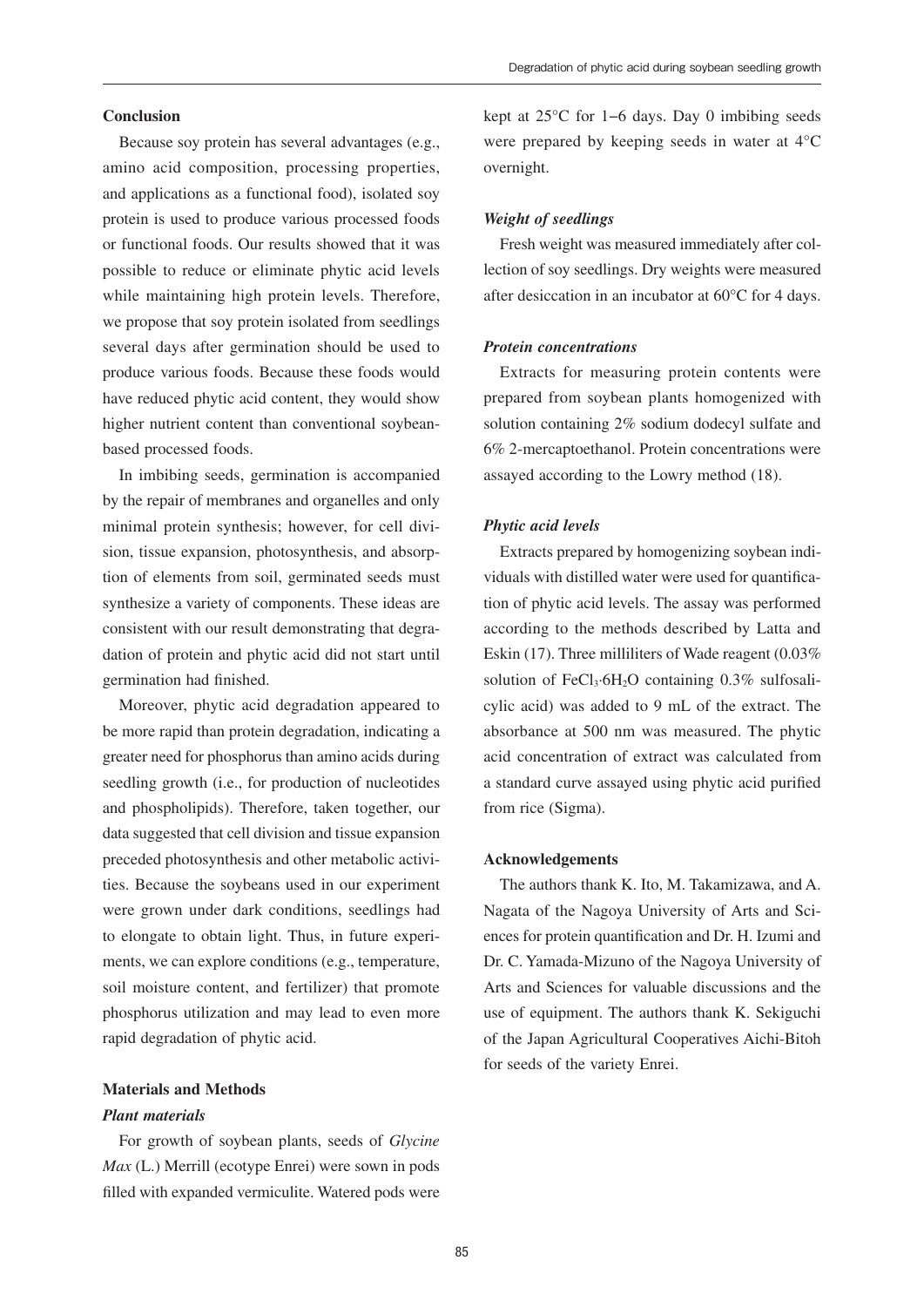#### **Reference**

- 1) Loewus, F.A. and Louewus, M.W. (1983) *Ann. Rev. Plant Physiol.* **34**, 137–161
- 2) Otegui, M.S., Capp, R. and Staehelin, L.A. (2002) *Plant Cell* **14**, 1311–1327
- 3) Lott, J.N.A., Ockenden, I., Raboy, V. *et al.* (2000) *Seed Sci. Res.* **10**, 11–33
- 4) Lazali, M., Louadj, L., Ounane, G. *et al.* (2014) *Planta* **240**, 471–478
- 5) Hambidge, K.M., Huffer, J.W., Raboy, V. *et al.* (2004) *Am. J. Clin. Nutr*. **79**, 1053–1059
- 6) Camus, M.S. and Laporte, J.C. (1976) *Ann. Biol. Anim. Biochim. Biophys.* **16**, 719–729
- 7) Singh, M. and Krikorian, A.D. (1982) *J. Agric. Food Chem.* **30**, 799–800
- 8) Pilu, R., Panzeri, D., Gavazzi, G. *et al.* (2003) *Theor. Appl. Genet.* **107**, 980–987
- 9) Schaafsma, G. (2000) *J. Nutr*. **130**, 1865S–1867S
- 10) Clemente, T.E. and Cahoon, E.B. (2009) *Plant Physiol.* **151**, 1030–1040
- 11) Taku K., Umegaki, K., Ishimi, Y. *et al.* (2008) *Ther. Clin. Risk Manag.* **4**, 1097–1103
- 12) Ellington, A.A., Berhow, M. and Singletary, K.W. (2005) *Carcinogenesis* **26**, 159–167
- 13) Mori, T., Nakamura, T. and Utsumi, S. (1982) *J. Food Sci.* **47**, 26–30
- 14) Ishiguro, T., Ono, T., Wada, T. *et al.* (2006) *Biosci. Biotechnol. Biochem.* **70**, 874–880
- 15) Al-Wahsh, I.A., Horner, H.T., Palmer, R.G. *et al.* (2005) *J. Agric. Food Chem.* **53**, 5670–5674
- 16) Shewry, P.R., Napier, J.A. and Tatham, A.S. (1995) *Plant Cell* **7**, 945–956
- 17) Latta, M. and Eskin, M. (1980) *J. Agric. Food Chem.*  **28**, 1313–1315
- 18) Lowry, O.H., Rosebrough, N.J., Farr, A.L. *et al.* (1951) *J. Biol. Chem.* **193**, 1265–1275